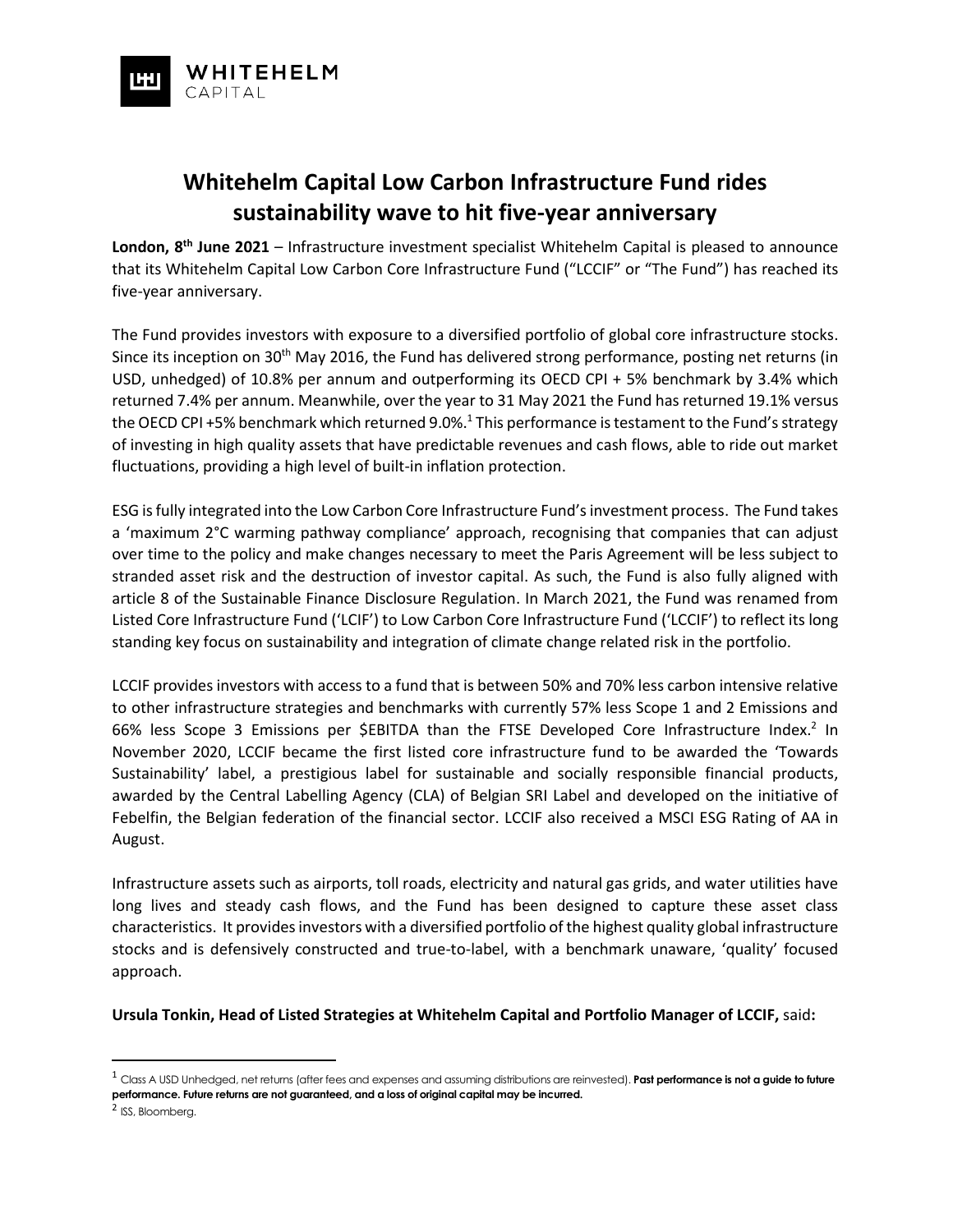

"We are pleased to be able to report consistent, strong performance of the Fund since its inception five years ago. LCCIF has delivered on its aim of providing access to a high quality, defensive infrastructure portfolio with a low beta to global stocks markets, and drawdown protection. These factors, along with its strong cash yield, make LCCIF an attractive prospect for investors looking for a defensive anchor for their equity portfolios amid market volatility."

"Looking ahead, the regulatory and public policy backdrop is increasingly supportive of our investment approach. For instance, President Biden's climate plan and the EU Green Deal are encouraging investment into green infrastructure and the transition to zero-emission energy is accelerating. We strongly believe that one of the greatest opportunities that we have as an industry is to come together with common goals and approaches across sustainability and ESG.

"We are staying away from investments that are in danger of becoming obsolete as economies transition to net-zero carbon emissions. For instance, the Fund does not invest in assets linked to the oil pipeline industry, or coal-related infrastructure. We see particularly strong opportunities in electricity transmission and distribution as more renewable energy projects are built. Electric-vehicle charging networks, water utilities and communication infrastructure are also areas of particular interest."

*LCCIF is an Irish domiciled UCITS compliant fund. Whitehelm Capital has a strategic distribution arrangement with Fidante Partners to provide a range of support services encompassing operational, financial and client relationship management services.*

### **Ends**

## **About Whitehelm Capital**

Whitehelm Capital is one of the world's most experienced independently owned infrastructure managers. With an outstanding track-record spanning over 23 years, Whitehelm has invested in over 100 companies since inception and it has over £3.2 billion in funds under management as of December 2020. Whitehelm Capital offers investment capabilities across unlisted infrastructure, listed infrastructure, and infrastructure debt.

The Whitehelm Low Carbon Core Infrastructure Fund (LCCIF) provides investors with exposure to a diversified portfolio of 30 to 60 core infrastructure stocks, across sectors such as airports, toll roads, electricity and natural gas grids, and water utilities. The Fund seeks to invest in high quality assets that have predictable revenues and cash flows with built-in inflation protection.

For more information, visit: [www.whitehelmcapital.com](http://www.whitehelmcapital.com/)

### **About Fidante Partners**

Fidante Partners forms long-term alliances with talented investment teams to support and grow specialist investment management businesses. Through these strategic partnerships, Fidante is able to provide